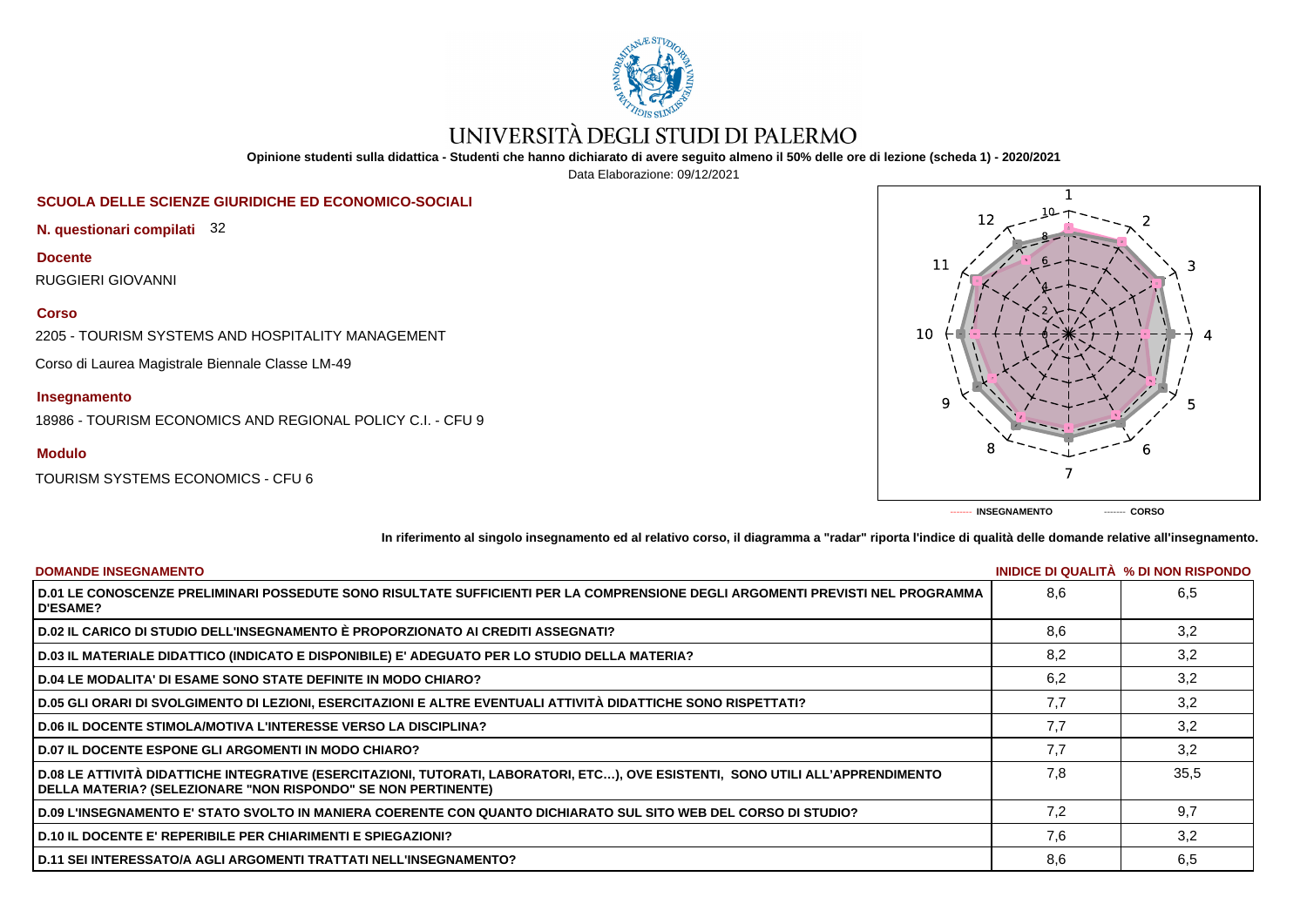**DOMANDE INSEGNAMENTO INIDICE DI QUALITÀ % DI NON RISPONDO**

**D.12 SEI COMPLESSIVAMENTE SODDISFATTO DI COME E' STATO SVOLTO QUESTO INSEGNAMENTO, ANCHE NEL CASO IN CUI QUESTO SIA STATO FRUITO CON MODALITA' A DISTANZA?**

### **INFO STUDENTE E SUGGERIMENTI**

|                                                                                                                                                                    | 1° IN CORSO                                 |                                          | 2° IN CORSO | 3° IN CORSO                                                                                                       |                             | 4° IN CORSO      |                                                                                  | 5° IN CORSO                              |                  |                                                                                                                                                                                  | 6° IN CORSO                               | <b>FUORI CORSO</b>  |  |
|--------------------------------------------------------------------------------------------------------------------------------------------------------------------|---------------------------------------------|------------------------------------------|-------------|-------------------------------------------------------------------------------------------------------------------|-----------------------------|------------------|----------------------------------------------------------------------------------|------------------------------------------|------------------|----------------------------------------------------------------------------------------------------------------------------------------------------------------------------------|-------------------------------------------|---------------------|--|
| <b>D.02 ANNO DI CORSO</b>                                                                                                                                          | 84,4                                        |                                          | 9,4         | 0,0                                                                                                               |                             | 0,0              |                                                                                  | 0,0                                      |                  |                                                                                                                                                                                  | 0,0                                       | 6,3                 |  |
|                                                                                                                                                                    | <b>LICEO</b><br><b>CLASSICO</b>             | <b>LICEO SOCIO-</b><br><b>PEDAGOGICO</b> |             | <b>LICEO</b><br><b>IST. TECNICO</b><br><b>SCIENTIFICO</b><br><b>PER GEOMETRI</b>                                  |                             |                  | <b>IST. TECNICO</b>                                                              | IST.<br><b>COMMERCIALE PROFESSIONALE</b> |                  | <b>ALTRI LICEI</b>                                                                                                                                                               | <b>IST. TECNICO</b><br><b>INDUSTRIALE</b> | <b>ALTRO</b>        |  |
| <b>D.01 SCUOLA SECONDARIA DI</b><br><b>PROVENIENZA</b>                                                                                                             | 3,2<br>12,9                                 |                                          | 0,0         | 22,6                                                                                                              | 9,7                         |                  |                                                                                  | 0,0                                      |                  | 32,3                                                                                                                                                                             | 0,0                                       | 19,4                |  |
|                                                                                                                                                                    |                                             | <b>IN SEDE</b>                           |             |                                                                                                                   | <b>FUORI SEDE PENDOLARE</b> |                  |                                                                                  |                                          |                  | <b>FUORI SEDE STANZIALE</b>                                                                                                                                                      |                                           |                     |  |
| <b>D.02 RESIDENZA</b>                                                                                                                                              |                                             | 51,6                                     |             |                                                                                                                   |                             | 0,0              |                                                                                  |                                          |                  |                                                                                                                                                                                  | 48,4                                      |                     |  |
|                                                                                                                                                                    | $0 - 30$                                    | $31 - 60$                                | 61-90       | $91 - 120$                                                                                                        |                             | 121-150          | 151-180                                                                          |                                          | 181-210          | 211-240                                                                                                                                                                          | 241-270                                   | 271-300             |  |
| <b>D.03 NUMERO TOTALE DI CREDITI</b><br><b>ACQUISITI ALLA DATA DELLA</b><br><b>RILEVAZIONE</b>                                                                     | 71,0                                        | 9,7                                      | 12,9        | 3,2                                                                                                               |                             | 0,0              | 0,0                                                                              |                                          | 0,0              | 0,0                                                                                                                                                                              | 0,0                                       | 3,2                 |  |
|                                                                                                                                                                    | <b>ESCLUSIVAMENTE IN</b><br><b>PRESENZA</b> |                                          |             | SIMULTANEAMENTE IN<br>PRESENZA O IN MODALITÀ<br><b>BLENDED (IN PARTE A</b><br><b>DISTANZA)</b>                    |                             | <b>DISTANZA,</b> | <b>ESCLUSIVAMENTE A</b><br><b>PREVALENTEMENTE IN</b><br><b>MODALITÀ SINCRONA</b> |                                          | <b>DISTANZA.</b> | <b>ESCLUSIVAMENTE A</b><br>PREVALENTEMENTE IN<br><b>MODALITÀ ASINCRONA (CON</b><br>PUBBLICAZIONE DI LEZIONI<br><b>REGISTRATE ED EVENTUALI</b><br><b>INCONTRI CON IL DOCENTE)</b> |                                           | <b>NON RISPONDO</b> |  |
| <b>D.13 L'INSEGNAMENTO È STATO</b><br><b>EROGATO DAL DOCENTE</b>                                                                                                   | 12,9                                        |                                          |             | 0,0                                                                                                               |                             | 61,3             |                                                                                  |                                          |                  | 16,1                                                                                                                                                                             |                                           | 9,7                 |  |
|                                                                                                                                                                    | <b>INTERAMENTE IN PRESENZA</b>              |                                          |             | <b>PREVALENTEMENTE IN</b><br>PRESENZA (PER OLTRE IL 75% E PARZIALMENTE A DISTANZA<br><b>DEL MONTE ORE TOTALE)</b> |                             |                  | (CIRCA IL 50% DELLE ORE PER<br><b>CIASCUNA MODALITÀ)</b>                         |                                          |                  | <b>PARZIALMENTE IN PRESENZA ESCLUSIVAMENTE A DISTANZA</b>                                                                                                                        |                                           | <b>NON RISPONDO</b> |  |
| <b>D.14 IN CASO DI DIDATTICA</b><br><b>"BLENDED" O DI LEZIONI RESE</b><br>DISPONIBILI IN PIATTAFORMA, HAI<br><b>SCELTO DI FREQUENTARE</b><br><b>L'INSEGNAMENTO</b> | 3,2                                         |                                          |             | 9,7                                                                                                               |                             | 0,0              |                                                                                  |                                          |                  | 35,5                                                                                                                                                                             |                                           | 51,6                |  |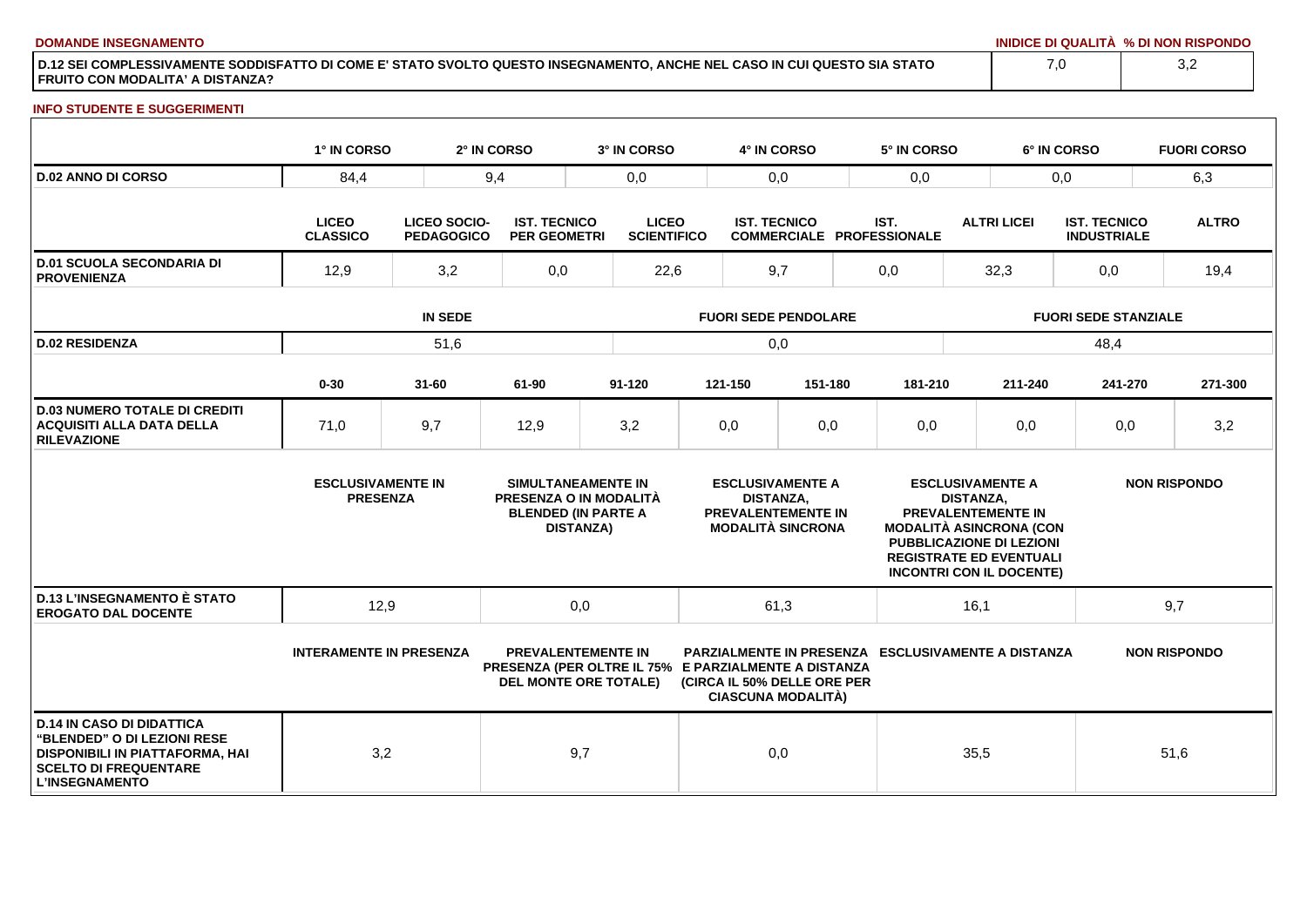|                                                                                                                                                                                                             |                                                                                                                           | SÌ<br><b>NO</b> |                                                                                      |                                                                                                                                            |                                                      | <b>SOLO IN PARTE</b> |                                                                  |                                               |                |                                                                                 | <b>NON RISPONDO</b> |                     |                     |      |                               |  |
|-------------------------------------------------------------------------------------------------------------------------------------------------------------------------------------------------------------|---------------------------------------------------------------------------------------------------------------------------|-----------------|--------------------------------------------------------------------------------------|--------------------------------------------------------------------------------------------------------------------------------------------|------------------------------------------------------|----------------------|------------------------------------------------------------------|-----------------------------------------------|----------------|---------------------------------------------------------------------------------|---------------------|---------------------|---------------------|------|-------------------------------|--|
| <b>D.15 INDIPENDENTEMENTE DALLA</b><br><b>MODALITÀ DI EROGAZIONE</b><br>DELL'INSEGNAMENTO, IL DOCENTE<br>HA RESO DISPONIBILI LE SUE LEZIONI<br><b>REGISTRATE SU PIATTAFORMA?</b>                            | 77,4                                                                                                                      |                 | 3,2                                                                                  |                                                                                                                                            |                                                      |                      | 9,7                                                              |                                               |                |                                                                                 | 9,7                 |                     |                     |      |                               |  |
|                                                                                                                                                                                                             | <b>TRAMITE</b><br><b>RICEVIMENTO SU</b><br>PIATTAFORMA,<br><b>NEGLI ORARI</b><br><b>PREDEFINITI DAL</b><br><b>DOCENTE</b> |                 | <b>TRAMITE</b><br><b>APPUNTAMENTI A</b><br><b>RICHIESTA SU</b><br><b>PIATTAFORMA</b> |                                                                                                                                            | <b>TRAMITE EMAIL</b>                                 |                      | <b>TRAMITE CHAT O</b><br>PER TELEFONO, SU<br><b>APPUNTAMENTO</b> |                                               |                | DURANTE LE LEZIONI DURANTE LE LEZIONI<br><b>IN PRESENZA</b>                     |                     | A DISTANZA          |                     |      | <b>NON RISPONDO</b>           |  |
| D.16 CON QUALI MODALITÀ HAI<br><b>INTERAGITO PREVALENTEMENTE CON</b><br>IL DOCENTE DURANTE LA FASE DI<br><b>SVOLGIMENTO DELL'INSEGNAMENTO?</b>                                                              | 41,9<br>6,5                                                                                                               |                 |                                                                                      | 6,5                                                                                                                                        |                                                      | 3,2                  |                                                                  |                                               | 12,9           |                                                                                 | 22,6                | 6,5                 |                     |      |                               |  |
|                                                                                                                                                                                                             | $\mathbf{1}$                                                                                                              | $\overline{2}$  |                                                                                      | 3                                                                                                                                          | 4                                                    | 5                    |                                                                  | 6                                             | $\overline{7}$ |                                                                                 | 8                   | 9                   |                     | 10   | <b>NON</b><br><b>RISPONDO</b> |  |
| D.17 IL DOCENTE TI E SEMBRATO A<br><b>SUO AGIO NELLA GESTIONE DELLA</b><br><b>DIDATTICA A DISTANZA?</b>                                                                                                     | 0,0                                                                                                                       | 3,2             |                                                                                      | 3,2                                                                                                                                        | 0,0                                                  | 6,5                  |                                                                  | 6,5                                           | 9,7            |                                                                                 | 29,0                | 3,2                 |                     | 32,3 | 6,5                           |  |
|                                                                                                                                                                                                             | <b>NELLA STESSA CITTÀ SEDE</b><br><b>DEL CORSO</b>                                                                        |                 |                                                                                      | IN UN'ALTRA CITTÀ/PAESE,<br>IN UN'ALTRA CITTÀ/PAESE, A<br><b>ENTRO 50 KM DALLA SEDE</b><br>PIÙ DI 50 KM DALLA SEDE DEL<br><b>DEL CORSO</b> |                                                      |                      | <b>CORSO</b>                                                     | IN UN ALTRO PAESE UE O<br><b>EXTRA UE</b>     |                |                                                                                 |                     | <b>NON RISPONDO</b> |                     |      |                               |  |
| <b>D.18 NEL PERIODO DI FREQUENZA</b><br><b>DELL'INSEGNAMENTO HAI ABITATO</b><br><b>PREVALENTEMENTE:</b>                                                                                                     | 64,5                                                                                                                      |                 | 3,2                                                                                  |                                                                                                                                            |                                                      | 22,6                 |                                                                  |                                               | 3,2            |                                                                                 |                     | 6,5                 |                     |      |                               |  |
|                                                                                                                                                                                                             | <b>UNO SPAZIO PRIVATO</b>                                                                                                 |                 |                                                                                      | SI, HO AVUTO A DISPOSIZIONE SI, HO AVUTO A DISPOSIZIONE SI, HO AVUTO A DISPOSIZIONE                                                        | UNO SPAZIO CONDIVISO CON<br><b>ORARI A ROTAZIONE</b> |                      | <b>CON SOVRAPPOSIZIONE DI</b>                                    | <b>UNO SPAZIO CONDIVISO E</b><br><b>ORARI</b> |                | <b>NO, NON HO AVUTO A</b><br><b>DISPOSIZIONE UNO SPAZIO</b><br><b>SPECIFICO</b> |                     | <b>NON RISPONDO</b> |                     |      |                               |  |
| <b>D.19 NELL'ALLOGGIO IN CUI HAI</b><br><b>ABITATO HAI AVUTO A DISPOSIZIONE</b><br>UNO SPAZIO NEL QUALE POTERE<br>SVOLGERE EVENTUALI ATTIVITÀ DI<br>STUDIO A DISTANZA (LEZIONI,<br>COLLOQUI CON DOCENTI, )? | 64,5                                                                                                                      |                 |                                                                                      | 16,1                                                                                                                                       |                                                      | 3,2                  |                                                                  |                                               | 0,0            |                                                                                 |                     | 16,1                |                     |      |                               |  |
|                                                                                                                                                                                                             |                                                                                                                           | <b>PC</b>       |                                                                                      |                                                                                                                                            | <b>TABLET</b>                                        |                      |                                                                  | <b>SMARTPHONE</b>                             |                | <b>ALTRO</b>                                                                    |                     |                     | <b>NON RISPONDO</b> |      |                               |  |
| <b>D.20 DURANTE LA FREQUENZA</b><br><b>DELL'INSEGNAMENTO QUALE</b><br>STRUMENTAZIONE HAI UTILIZZATO IN<br><b>CASA PIÙ FREQUENTEMENTE?</b>                                                                   |                                                                                                                           | 77,4            |                                                                                      |                                                                                                                                            | 0,0                                                  |                      |                                                                  | 12,9                                          |                |                                                                                 |                     | 0,0                 |                     | 9,7  |                               |  |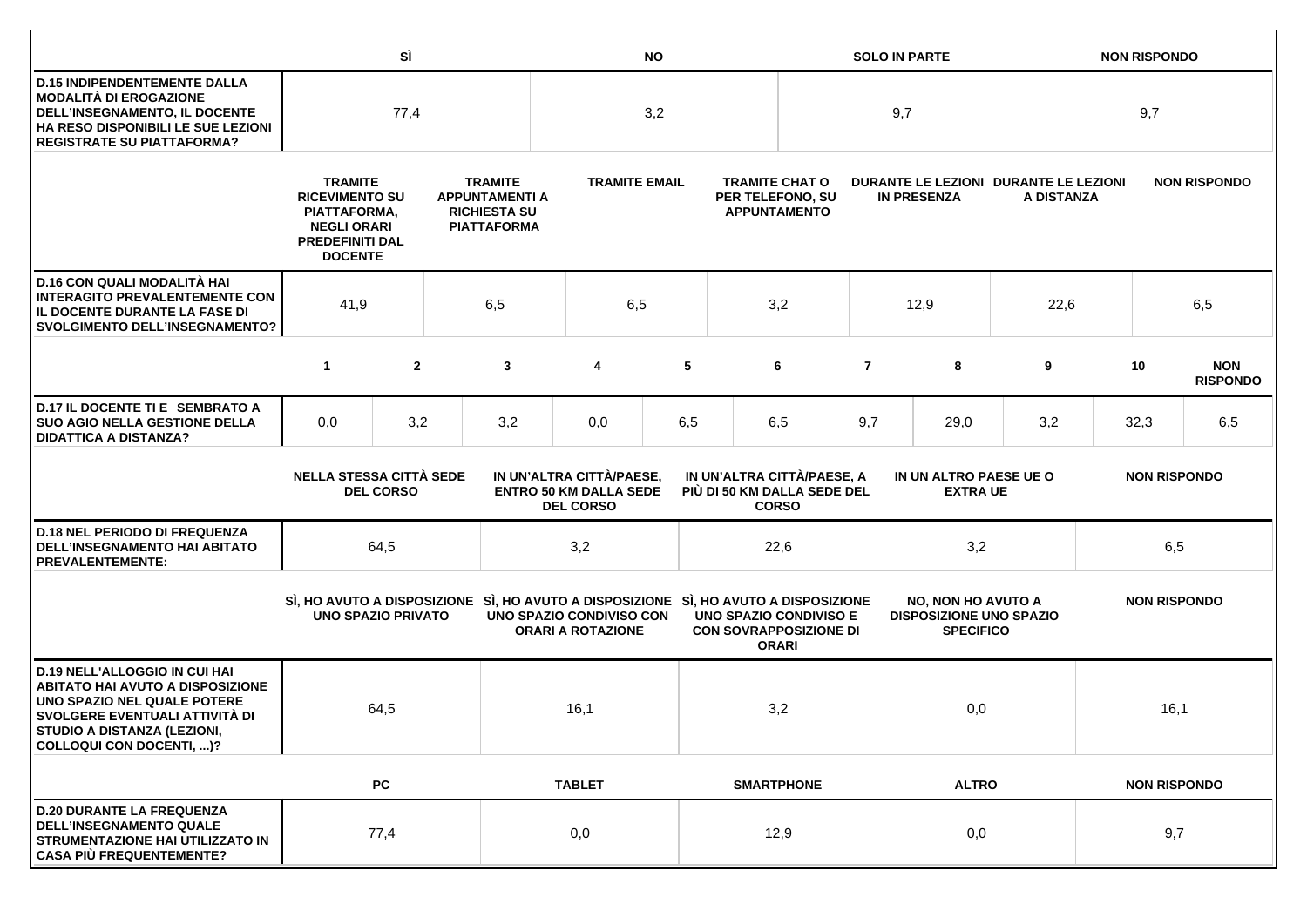|                                                                                                                                                                                                                                                                                    |             | AD USO ESCLUSIVAMENTE<br><b>PERSONALE</b> | AD USO CONDIVISO, CON<br><b>ORARI A ROTAZIONE</b> |                         | AD USO CONDIVISO, CON<br>SOVRAPPOSIZIONE DI ORARI |           |                |  | <b>NON HO AVUTO A</b><br><b>DISPOSIZIONE IN CASA</b><br><b>ALCUNO STRUMENTO</b> |                     | <b>NON RISPONDO</b> |                               |  |  |  |
|------------------------------------------------------------------------------------------------------------------------------------------------------------------------------------------------------------------------------------------------------------------------------------|-------------|-------------------------------------------|---------------------------------------------------|-------------------------|---------------------------------------------------|-----------|----------------|--|---------------------------------------------------------------------------------|---------------------|---------------------|-------------------------------|--|--|--|
| <b>D.21 CON QUALE MODALITÀ DI</b><br>UTILIZZO HAI AVUTO A DISPOSIZIONE<br>IN CASA UN PC/TABLET?                                                                                                                                                                                    |             | 71,0                                      |                                                   | 9,7                     |                                                   | 6,5       |                |  | 6,5                                                                             |                     | 6,5                 |                               |  |  |  |
|                                                                                                                                                                                                                                                                                    | $\mathbf 1$ | $\mathbf{2}$                              | $\mathbf{3}$                                      | $\overline{\mathbf{4}}$ | 5                                                 | 6         | $\overline{7}$ |  | 8                                                                               | 9                   | 10                  | <b>NON</b><br><b>RISPONDO</b> |  |  |  |
| <b>D.22 LE APPARECCHIATURE</b><br>(COMPUTER, TABLET, TELEFONINO) E<br>LA CONNESSIONE INTERNET A TUA<br><b>DISPOSIZIONE TI HANNO PERMESSO</b><br>DI FRUIRE IN MODO SODDISFACENTE<br>(AUDIO, VIDEO, INTERATTIVITÀ) DELLE<br>ATTIVITÀ DELL'INSEGNAMENTO<br><b>EROGATE A DISTANZA?</b> | 0,0         | 3,2                                       | 0,0                                               | 0,0                     | 9,7                                               | 12,9      | 6,5            |  | 35,5                                                                            | 3,2                 | 22,6                | 6,5                           |  |  |  |
|                                                                                                                                                                                                                                                                                    |             | SI<br><b>NO</b>                           |                                                   |                         |                                                   |           |                |  |                                                                                 | <b>NON RISPONDO</b> |                     |                               |  |  |  |
| <b>D.23 SUGGERISCI DI ALLEGGERIRE IL</b><br><b>CARICO DIDATTICO COMPLESSIVO</b>                                                                                                                                                                                                    |             | 51,6                                      |                                                   |                         | 32,3                                              |           |                |  |                                                                                 | 16,1                |                     |                               |  |  |  |
|                                                                                                                                                                                                                                                                                    |             | SI<br><b>NO</b>                           |                                                   |                         |                                                   |           |                |  | <b>NON RISPONDO</b>                                                             |                     |                     |                               |  |  |  |
| <b>D.24 SUGGERISCI DI AUMENTARE</b><br>L'ATTIVITA' DI SUPPORTO DIDATTICO                                                                                                                                                                                                           |             | 51,6                                      |                                                   |                         | 35,5                                              |           |                |  |                                                                                 | 12,9                |                     |                               |  |  |  |
|                                                                                                                                                                                                                                                                                    |             | SI                                        | <b>NO</b>                                         |                         |                                                   |           |                |  | <b>NON RISPONDO</b>                                                             |                     |                     |                               |  |  |  |
| <b>D.25 SUGGERISCI DI FORNIRE PIU'</b><br><b>CONOSCENZE DI BASE</b>                                                                                                                                                                                                                | 51,6        |                                           |                                                   |                         | 32,3                                              |           |                |  |                                                                                 | 16,1                |                     |                               |  |  |  |
|                                                                                                                                                                                                                                                                                    |             | SI<br><b>NO</b>                           |                                                   |                         |                                                   |           |                |  |                                                                                 |                     | <b>NON RISPONDO</b> |                               |  |  |  |
| <b>D.26 SUGGERISCI DI ELIMINARE DAL</b><br>PROGRAMMA ARGOMENTI GIA'<br><b>TRATTATI IN ALTRI INSEGNAMENTI</b>                                                                                                                                                                       |             | 29,0                                      |                                                   |                         | 48,4                                              |           |                |  |                                                                                 | 22,6                |                     |                               |  |  |  |
|                                                                                                                                                                                                                                                                                    |             | SI                                        |                                                   |                         |                                                   | <b>NO</b> |                |  |                                                                                 |                     | <b>NON RISPONDO</b> |                               |  |  |  |
| <b>D.27 SUGGERISCI DI MIGLIORARE IL</b><br><b>COORDINAMENTO CON ALTRI</b><br><b>INSEGNAMENTI</b>                                                                                                                                                                                   | 64,5        |                                           |                                                   |                         | 22,6                                              |           |                |  |                                                                                 | 12,9                |                     |                               |  |  |  |
|                                                                                                                                                                                                                                                                                    |             | SI                                        |                                                   |                         | <b>NO</b>                                         |           |                |  |                                                                                 | <b>NON RISPONDO</b> |                     |                               |  |  |  |
| <b>D.28 SUGGERISCI DI MIGLIORARE LA</b><br>QUALITA' DEL MATERIALE DIDATTICO                                                                                                                                                                                                        | 51,6        |                                           |                                                   |                         | 29,0                                              |           |                |  |                                                                                 | 19,4                |                     |                               |  |  |  |